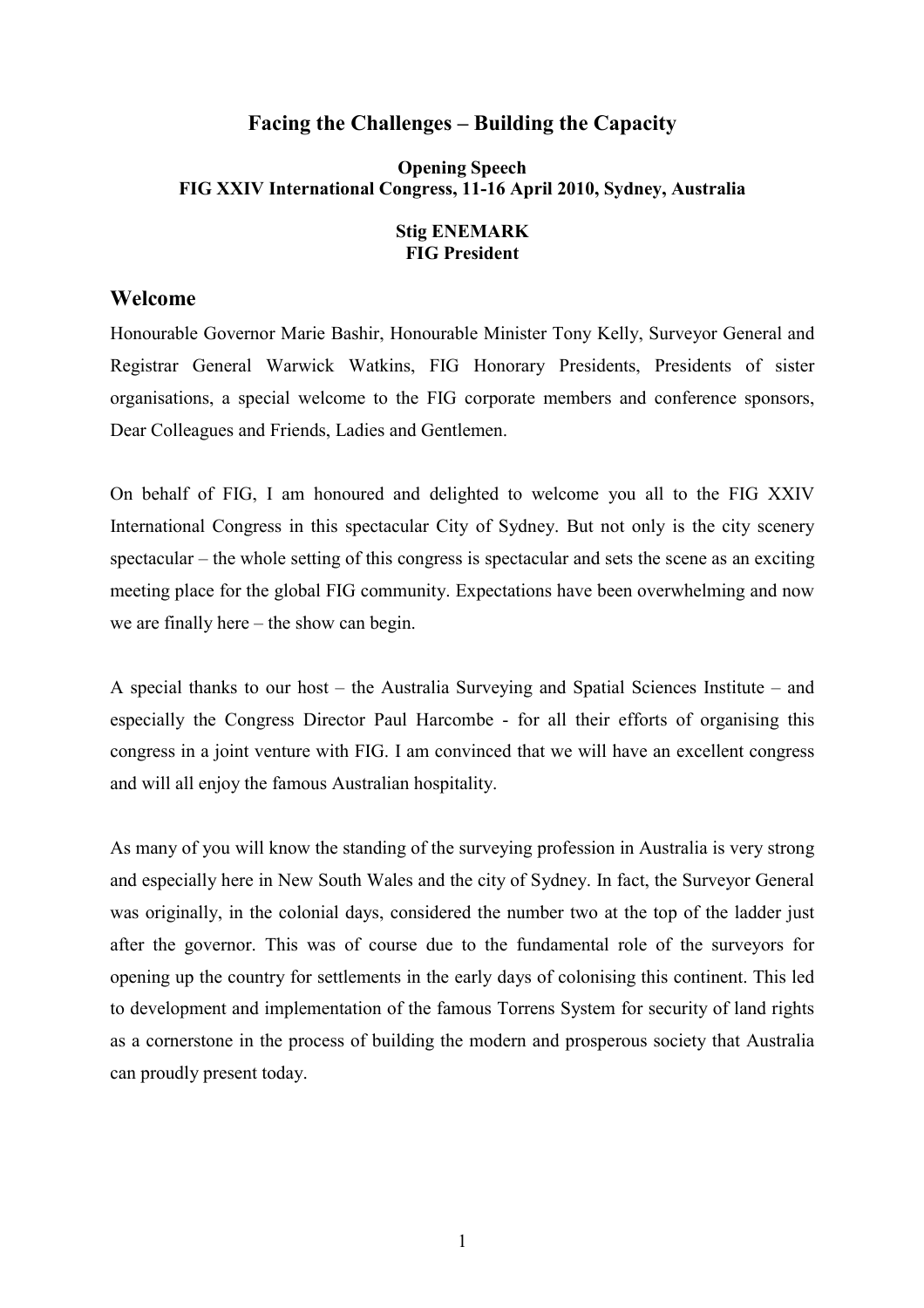Even if the surveyors today have a more modest position they still play a very key and recognised role in underpinning and administering this modern society. I am sure the many local surveyors present will use the opportunity of this congress to display and explain this core role.

*Ladies and Gentlemen*, allow me to also make a more personal remark. I have experienced the beauty of Sydney and the wonderful Australian lifestyle through many visits over the year. The reason for that is that my dear daughter Karin is an Australian resident living and working here for many years. Karin will also be with us during this congress which you will understand is a great pleasure for me.

# **Facing the Challenges – Building the Capacity**

Now, this is not supposed to be a long speech about the strength of FIG and our achievements over the recent years. I will address this in the plenary session just after lunch.

Let me instead refer to the conference theme: "Facing the Challenges – Building the Capacity". At the global scale the key challenges of the new millennium are clearly listed already. They relate to climate change; food shortage; energy scarcity; urban growth; environmental degradation; and natural disasters. These issues all relate to governance and management of land. This means that it relates directly to each of you and your national associations. Let me briefly touch upon this starting from the global to the individual level.

With regard to climate change - the UN secretary general Ban Ki-moon has stated that this is the "defining challenge of our time". He said that combining the impacts of climate change with the global financial crisis we risk that all the efforts that have been made by countries to meet the Millennium Development Goals and to alleviate poverty, hunger and ill health will be rolled back.

At the regional level the challenges relate very much to the Small Island Developing States as here in the South Pacific region. This is why we have organised a special full day seminar with invited representative from the region to discuss these issues and how to build the capacity of the land professionals to deal with these challenges. We will publish the outcome of the seminar as a legacy of this Congress.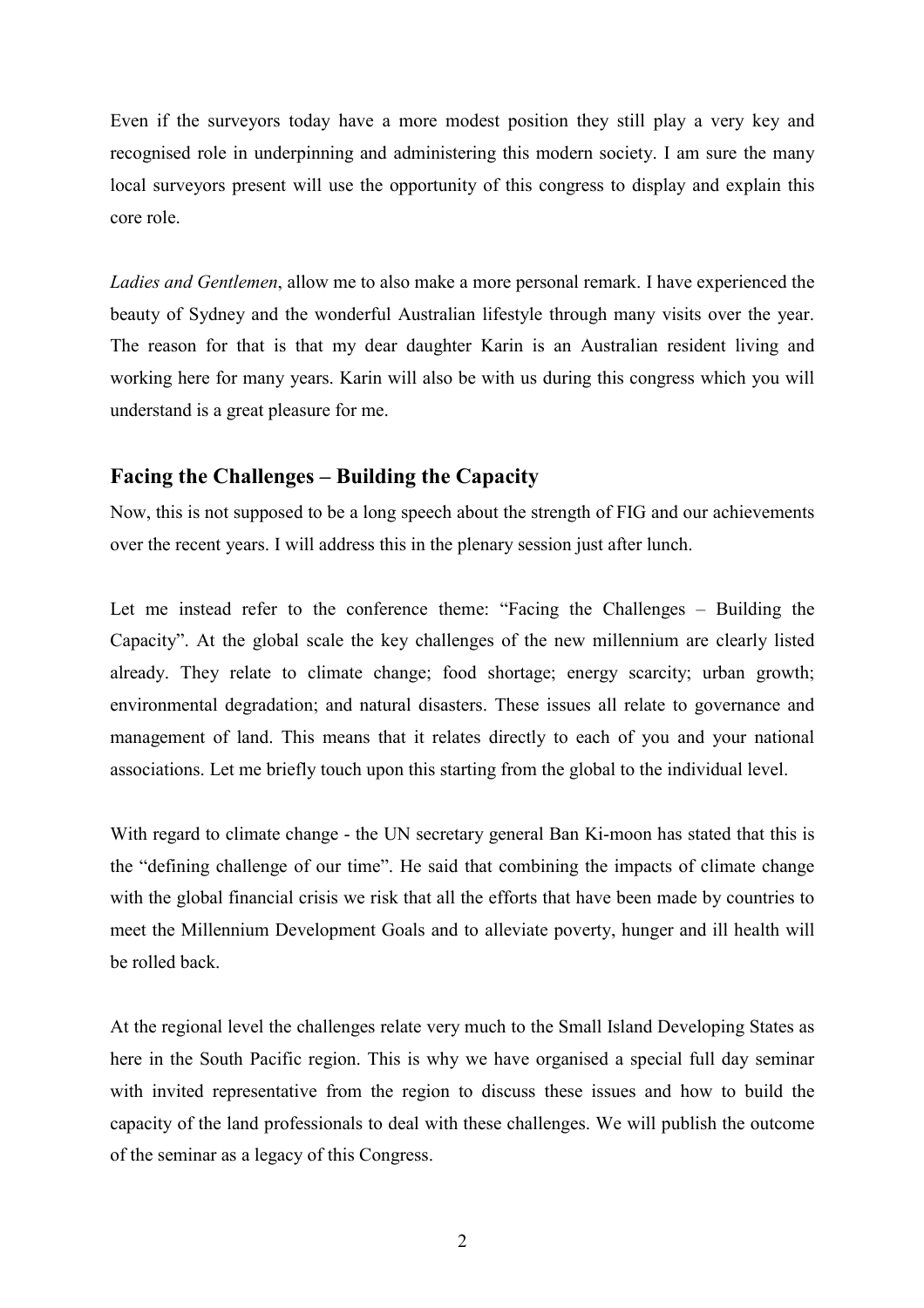At the National scale The Australian Prime Minister Kevin Rudd says that Australia is determined to be on the front foot in global efforts to tackle climate change. He has stated that Australia is more exposed to the impact of climate change than perhaps any other developed economy. Our keynote speaker in this opening session Tim Flannery will address the issue of climate change in both an Australian and global context.

At the more individual level the challenges can only be met through international engagement and cooperation such as through this FIG Congress. This is where you can all really engage. Also, FIG has developed a whole range of publications in support of building the capacity of the global surveying profession. About ten new publications will be launched during this congress.

*Dear colleagues*, the linkage between climate change adaptation and sustainable development should be self evident. Sustainable land administration systems provide clear identification of the individual land parcels and land rights attached to these parcels. This information on the people to land relationship is crucial and plays a key role in adaptation to climate change and in prevention and management of natural disasters.

The land management perspective and the operational component of integrated and spatially enabled land administration systems therefore need high-level political support and recognition. The surveyors – the land professionals – are in a very core position.

The FIG Congress in Sydney is the ideal place for analysing the challenges ahead and building the capacity at all levels to deal with them. The Congress will include a range of fascinating plenary sessions dealing with the core issues for our profession. This is your congress. The total program will include more than 800 papers from throughout the world and covering all aspects of our profession. The Congress is attended by more than 2000 delegates – it is the biggest FIG conference ever.